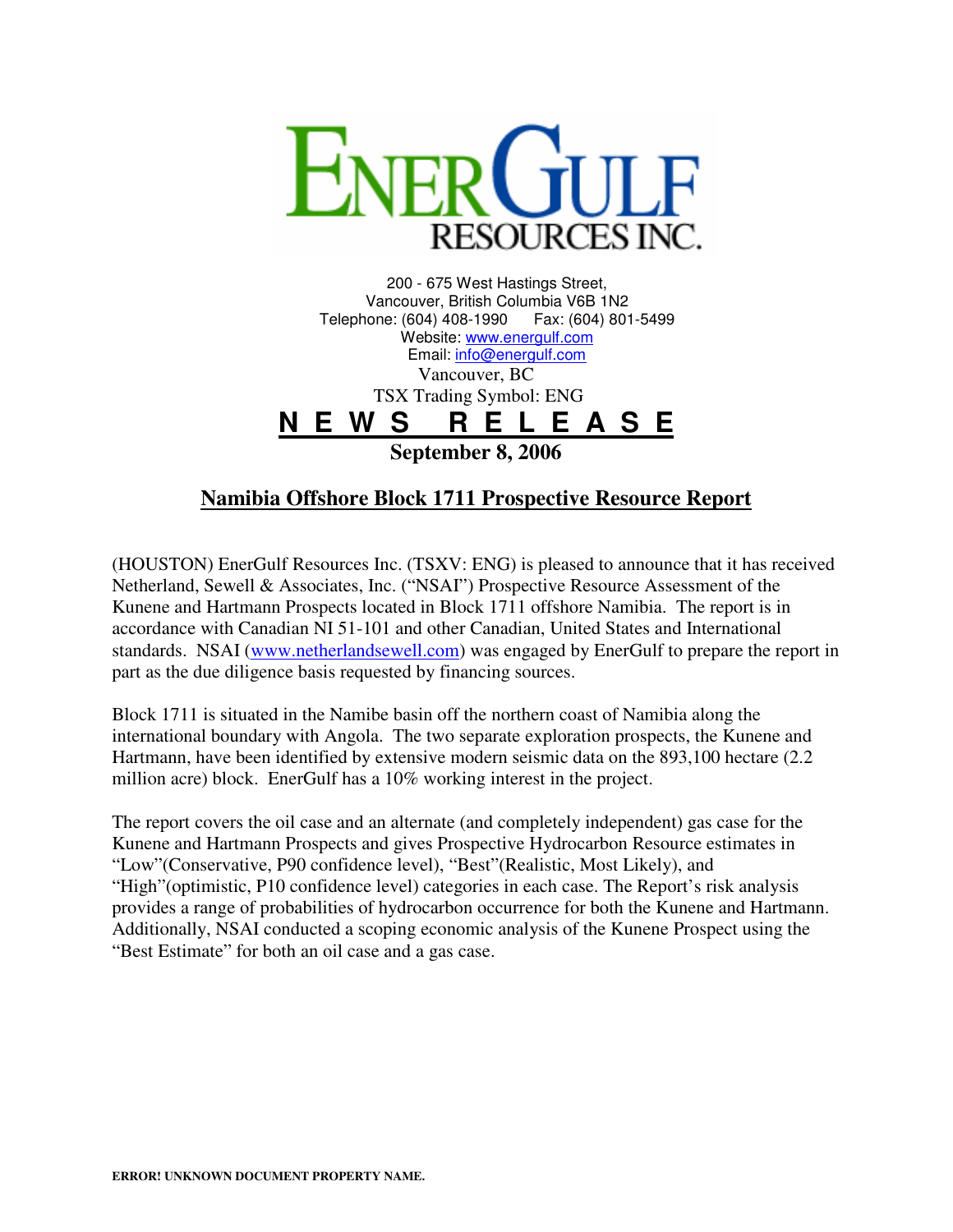## PROSPECTIVE RESOURCE ASSESMENT

Specifically, the NSAI report provides the following: (MMBO=Millions of barrels of oil: BCF=Billions of cubic feet of gas)

> Unrisked Gross (100 Percent) Prospective Hydrocarbon Resources

| <b>OIL CASE</b>      |        |        |
|----------------------|--------|--------|
|                      | Oil    | Gas    |
| <b>Prospect</b>      | (MMBO) | (BCF)  |
|                      |        |        |
| Kunene               |        |        |
| Low Estimate         | 126    | 123    |
| <b>Best Estimate</b> | 454    | 445    |
| <b>High Estimate</b> | 921    | 899    |
| Hartmann             |        |        |
| Low Estimate         | 863    | 618    |
| <b>Best Estimate</b> | 2,704  | 1,928  |
| <b>High Estimate</b> | 5,118  | 3,671  |
| <b>GAS CASE</b>      |        |        |
| Kunene               |        |        |
| Low Estimate         | 11     | 720    |
| <b>Best Estimate</b> | 38     | 2,561  |
| <b>High Estimate</b> | 78     | 5,209  |
| Hartmann             |        |        |
| Low Estimate         | 69     | 4,592  |
| <b>Best Estimate</b> | 211    | 14,064 |
| <b>High Estimate</b> | 399    | 26,461 |
|                      |        |        |

## RISK ANALYSIS

Probability of Success: Kunene: 10-16% Hartmann: 7-13%

The NSAI report states "As the first well drilled in the license area will be at the Kunene prospect, a successful test there will significantly reduce the risk of the Hartmann Prospect by reducing uncertainty pertaining to reservoir, source, and seal."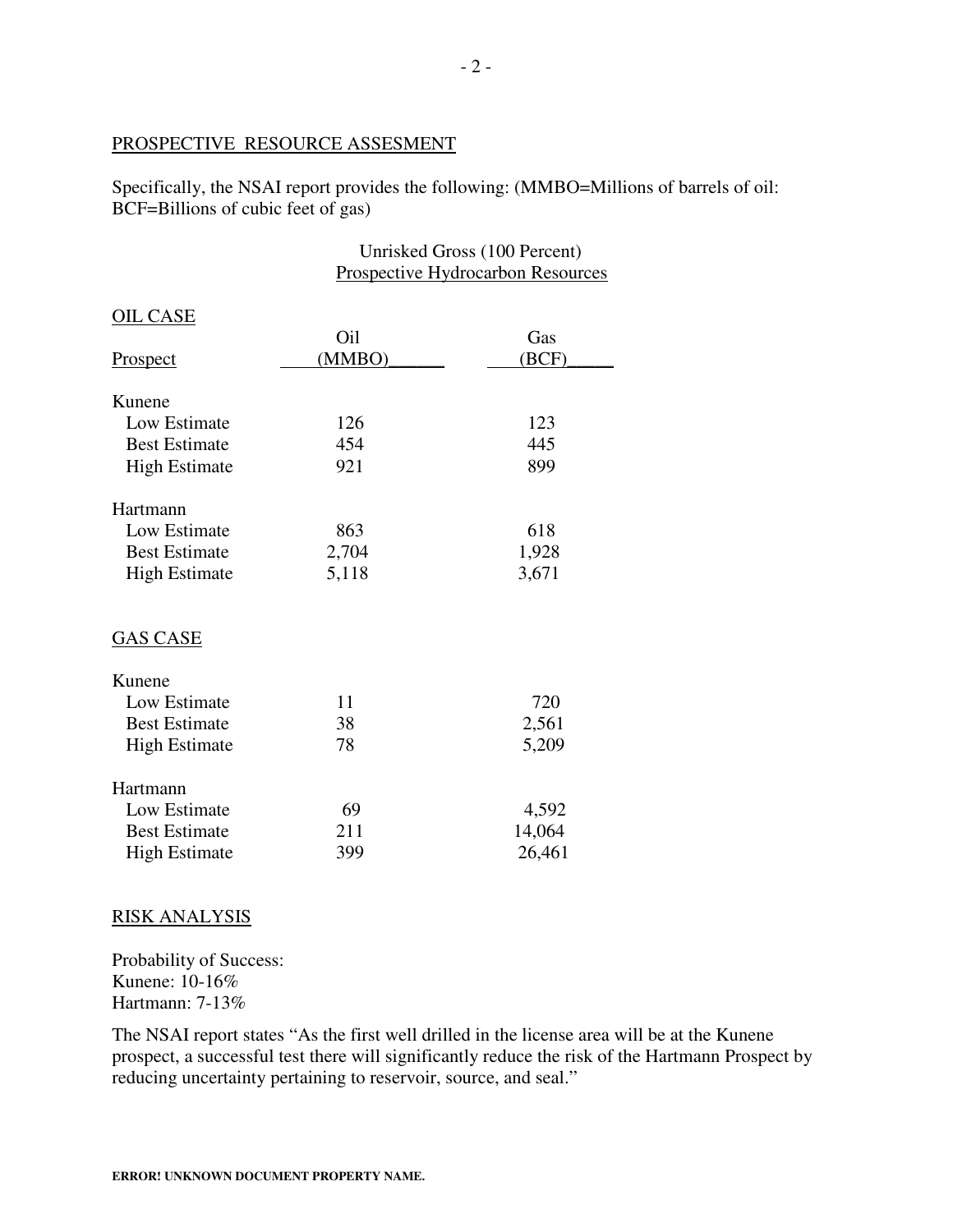## KUNENE PROSPECT SCOPING ECONOMICS

The following estimates are based on an unrisked gross (100 percent) of the best estimate of the prospective hydrocarbon resources on the Kunene Prospect. The initial net prices, for the purpose of the analysis are \$62.59 per barrel for the oil case (including \$3.00/ bbl for transportation and processing costs) and \$3.08 per MCF for the gas case (including \$4.00/MCF for transportation and the various processing costs). The base product prices, facility and operating costs are escalated at 3% per year. Included in the capital costs are provisions for exploration and delineation wells to evaluate the prospect with production beginning in 2014.

| KUNENE PROSPECT     | Unrisked Best Estimate<br>Net Revenue<br>After Income Tax | Unrisked Best Estimate<br>After-Tax Cumulative<br>Present Worth<br>Discounted at 10% |
|---------------------|-----------------------------------------------------------|--------------------------------------------------------------------------------------|
| OIL CASE (US\$000): | \$18,832,849                                              | \$5,371,504                                                                          |
| GAS CASE (US\$000): | \$11,614,159                                              | \$2,737,451                                                                          |

The Kunene prospect is defined by a 650-square-kilometre 3-D seismic survey. The structure forms a four-way dip closure covering 82 square kilometres, with vertical closure of over 400 metres. A test well at Kunene would be expected to be drilled to a total depth of approximately 3,625 metres in approximately 900 metres of water, at a cost of approximately US\$21,200,000, including testing and completion or abandonment costs.

The Hartmann prospect has been delineated by 1,085 km of 2-D seismic. It is identified as a stratigraphic trap with an area of 377 square kilometres and approximately 1,600 metres of vertical relief. A Hartmann test well is anticipated to be drilled to a total depth of approximately 3,500 metres.

The Kunene and Hartmann Prospects reservoirs are thought to be reef or carbonate bank buildup. Analog reef type oil and gas fields around the world include the Malampaya Field (offshore Philippines), the Tengiz Field (onshore Kazakhstan) and the fields of the Golden Lane trend (onshore and offshore Mexico).

Moscow based Sintezneftegaz is the operator with a 70% working interest. The exploration work program calls for a 4 year license term with two 2 year renewal periods. There is a two exploration well commitment with the first exploration well to be drilled by the end of year two, being March 2008. EnerGulf's commitment for 10% of the costs over the first 4 years is US\$8,400,000 with an additional US\$3,700,000 commitment over both renewal periods combined.

Commenting on the Netherland Sewell Report, EnerGulf Chairman Jeff Greenblum said, "We